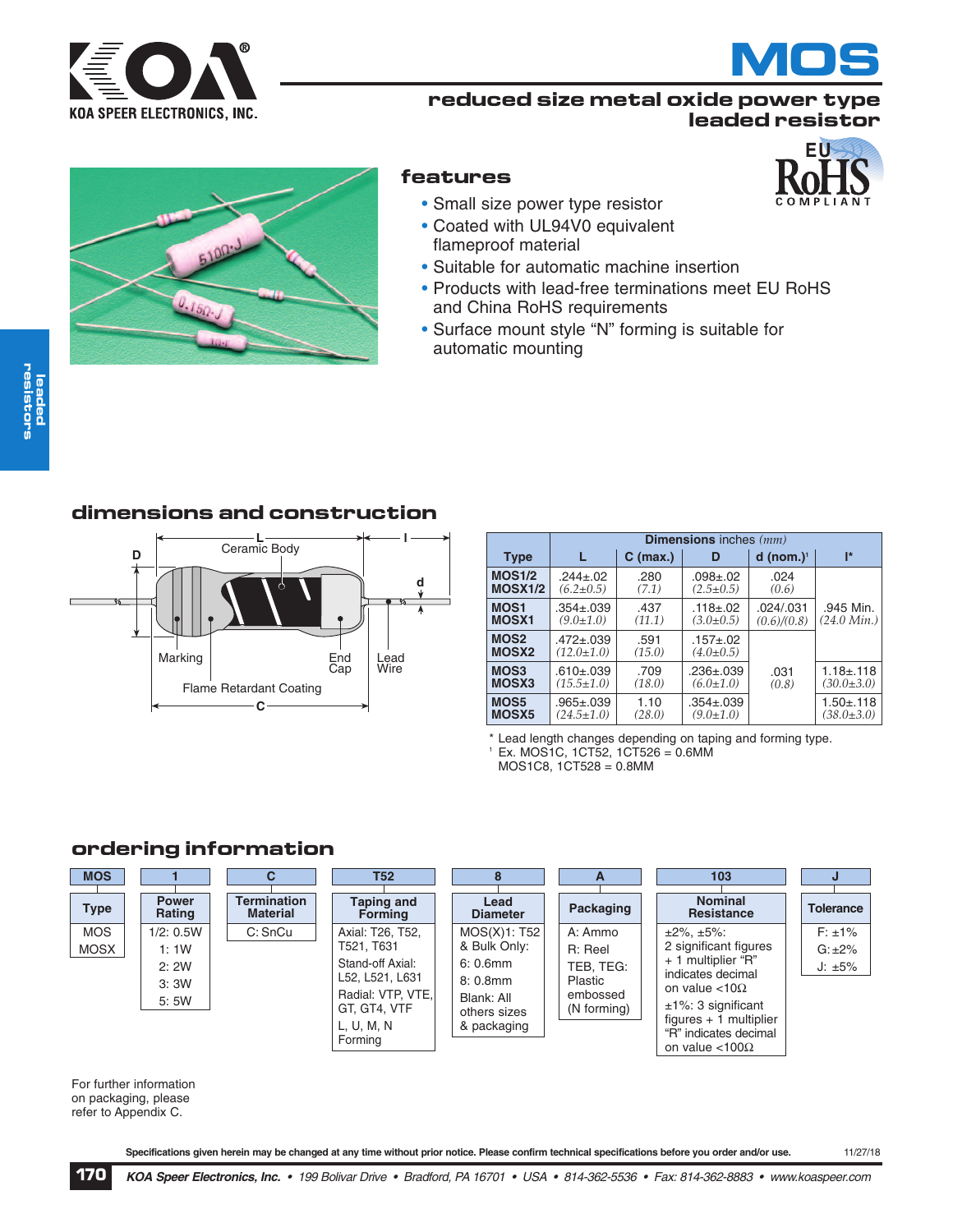



#### **reduced size metal oxide power type leaded resistor**

# **applications and ratings**

| Part<br><b>Designation</b> | <b>Power</b><br>Rating<br>$@70^{\circ}C$ | <b>Minimum</b><br><b>Dielectric</b><br>Withstanding<br><b>Voltage</b> | <b>T.C.R.</b><br>(ppm/°C)<br>Max. | E-24. E-96*<br>(F±1%)   | <b>Resistance Range</b><br>$E - 24*$<br>(G±2%) | $E-24$<br>(J±5%)         | <b>Absolute</b><br><b>Maximum</b><br><b>Working</b><br><b>Voltage</b> | <b>Absolute</b><br><b>Maximum</b><br>Overload<br><b>Voltage</b> | <b>Operating</b><br>Temperature<br>Range |  |  |  |      |                         |                       |      |  |  |
|----------------------------|------------------------------------------|-----------------------------------------------------------------------|-----------------------------------|-------------------------|------------------------------------------------|--------------------------|-----------------------------------------------------------------------|-----------------------------------------------------------------|------------------------------------------|--|--|--|------|-------------------------|-----------------------|------|--|--|
| <b>MOS1/2</b>              | 0.5W                                     | 400V                                                                  |                                   | $10\Omega - 47k\Omega$  | $10\Omega - 47k\Omega$                         | $10\Omega - 47k\Omega$   |                                                                       |                                                                 |                                          |  |  |  |      |                         |                       |      |  |  |
| MOS <sub>1</sub>           | 1.0W                                     |                                                                       |                                   | $10\Omega - 68k\Omega$  | $10\Omega - 68k\Omega$                         |                          | $E = \sqrt{P} \times R$                                               | 600V                                                            |                                          |  |  |  |      |                         |                       |      |  |  |
| MOS <sub>2</sub>           | 2.0W                                     | 500V                                                                  |                                   | $10\Omega - 100k\Omega$ |                                                |                          |                                                                       | 700V                                                            |                                          |  |  |  |      |                         |                       |      |  |  |
| MOS <sub>3</sub>           | 3.0W                                     | 700V                                                                  |                                   |                         |                                                |                          |                                                                       |                                                                 |                                          |  |  |  |      | $10\Omega - 100k\Omega$ | $10Ω - 100kΩ$         | 350V |  |  |
| MOS5                       | 5.0W                                     | 800V                                                                  | ±300                              |                         |                                                |                          |                                                                       |                                                                 |                                          |  |  |  | 500V | 1000V                   | $-55^{\circ}$ C<br>to |      |  |  |
| <b>MOSX1/2</b>             | 0.5W                                     | 400V                                                                  |                                   | $1\Omega - 9.1\Omega$   |                                                |                          |                                                                       |                                                                 | $+200^{\circ}$ C                         |  |  |  |      |                         |                       |      |  |  |
| <b>MOSX1</b>               | 1.0W                                     | 500V                                                                  |                                   |                         |                                                | $0.22\Omega - 9.1\Omega$ |                                                                       |                                                                 |                                          |  |  |  |      |                         |                       |      |  |  |
| <b>MOSX2</b>               | 2.0W                                     |                                                                       |                                   |                         |                                                | $0.1\Omega - 9.1\Omega$  | $E = \sqrt{P} \times R$                                               | E x 2.5                                                         |                                          |  |  |  |      |                         |                       |      |  |  |
| MOSX3                      | 3.0W                                     | 700V                                                                  |                                   |                         |                                                |                          |                                                                       |                                                                 |                                          |  |  |  |      |                         |                       |      |  |  |
| MOSX <sub>5</sub>          | 5.0W                                     | 800V                                                                  |                                   |                         | $0.22\Omega - 9.1\Omega$                       |                          |                                                                       |                                                                 |                                          |  |  |  |      |                         |                       |      |  |  |

\* Please consult when there is a demand of the resistance besides the 1% and 2% range.

# **environmental applications**



For resistors operated at an ambient temperature of 70°C or above, a power rating shall be derated in accordance with the above derating curve.

#### **Performance Characteristics**

|                             |                                                                     | Requirement $\Delta$ R $\pm$ (% + 0.05 $\Omega$ ) |                                                                                                                                                                                                                                                                                                                                                                                                     |
|-----------------------------|---------------------------------------------------------------------|---------------------------------------------------|-----------------------------------------------------------------------------------------------------------------------------------------------------------------------------------------------------------------------------------------------------------------------------------------------------------------------------------------------------------------------------------------------------|
| <b>Parameter</b>            | Limit                                                               | <b>Typical</b>                                    | <b>Test Method</b>                                                                                                                                                                                                                                                                                                                                                                                  |
| Resistance                  | Within specified<br>tolerance                                       |                                                   | Measuring points are at 10mm $\pm$ 1mm from the end cap.                                                                                                                                                                                                                                                                                                                                            |
| T.C.R.                      | Within specified<br>T.C.R.                                          |                                                   | $+25^{\circ}$ C/+125 $^{\circ}$ C                                                                                                                                                                                                                                                                                                                                                                   |
| Overload (Short time)       | $\pm (2\% + 0.1\Omega)$                                             | $±1\%$                                            | Rated voltage x 2.5 for 5 seconds                                                                                                                                                                                                                                                                                                                                                                   |
| Resistance to Solder Heat   | $±1\%$                                                              | $\pm 0.5\%$                                       | 260 $\degree$ C ±5 $\degree$ C, 10 seconds ± 1 second                                                                                                                                                                                                                                                                                                                                               |
| <b>Terminal Strength</b>    | No lead-coming off<br>and loose terminals                           |                                                   | Twist 360°C, 5 times                                                                                                                                                                                                                                                                                                                                                                                |
| Rapid Change of Temperature | $±1\%$                                                              | $\pm 0.5\%$                                       | $-55^{\circ}$ C (30 minutes), $+155^{\circ}$ C (30 minutes), 5 cycles                                                                                                                                                                                                                                                                                                                               |
| Moisture Resistance         | $\pm(5\%+0.1\Omega)$                                                | ±2.5%                                             | 40°C ± 2°C, 90 - 95% RH, 1000 hours, 1.5 hr ON, 0.5 hr OFF cycle                                                                                                                                                                                                                                                                                                                                    |
| Endurance at 70°C           | $\pm(5\%+0.1\Omega)$                                                | ±2.5%                                             | 70°C ± 2°C, 1000 hours, 1.5 hr ON, 0.5 hr OFF cycle                                                                                                                                                                                                                                                                                                                                                 |
| Resistance to Solvent       | No abnormality in<br>appearance. Marking<br>shall be easily legible |                                                   | Ultrasonic washing with isopropyl alcohol for 2 minutes.<br>Power: 0.3W/cm <sup>3</sup> , f: 28kHz, Temp: 35°C ±5°C                                                                                                                                                                                                                                                                                 |
| Flame Retardant             | No evidence of<br>flaming or<br>self-flaming                        |                                                   | Flame test: the test flame shall be applied and removed for each 15 seconds respectively<br>to repeat the cycle 5 times. Overload flame retardant: power (AC) corresponding to 2, 4,<br>8, 16 and 32 times the power rating shall be applied for each 1 minute until disconnection<br>occurs. However the applied voltage shall not exceed the value of 4 times of the<br>maximum operating voltage |

# **Derating Curve CULLER 19 SURFACE Surface Temperature Rise**



**le a d e d resis tors**

KOA Speer Electronics, Inc. • 199 Bolivar Drive • Bradford, PA 16701 • USA • 814-362-5536 • Fax: 814-362-8883 • www.koaspeer.com 171 Specifications given herein may be changed at any time without prior notice. Please confirm technical specifications before you order and/or use. 12/01/19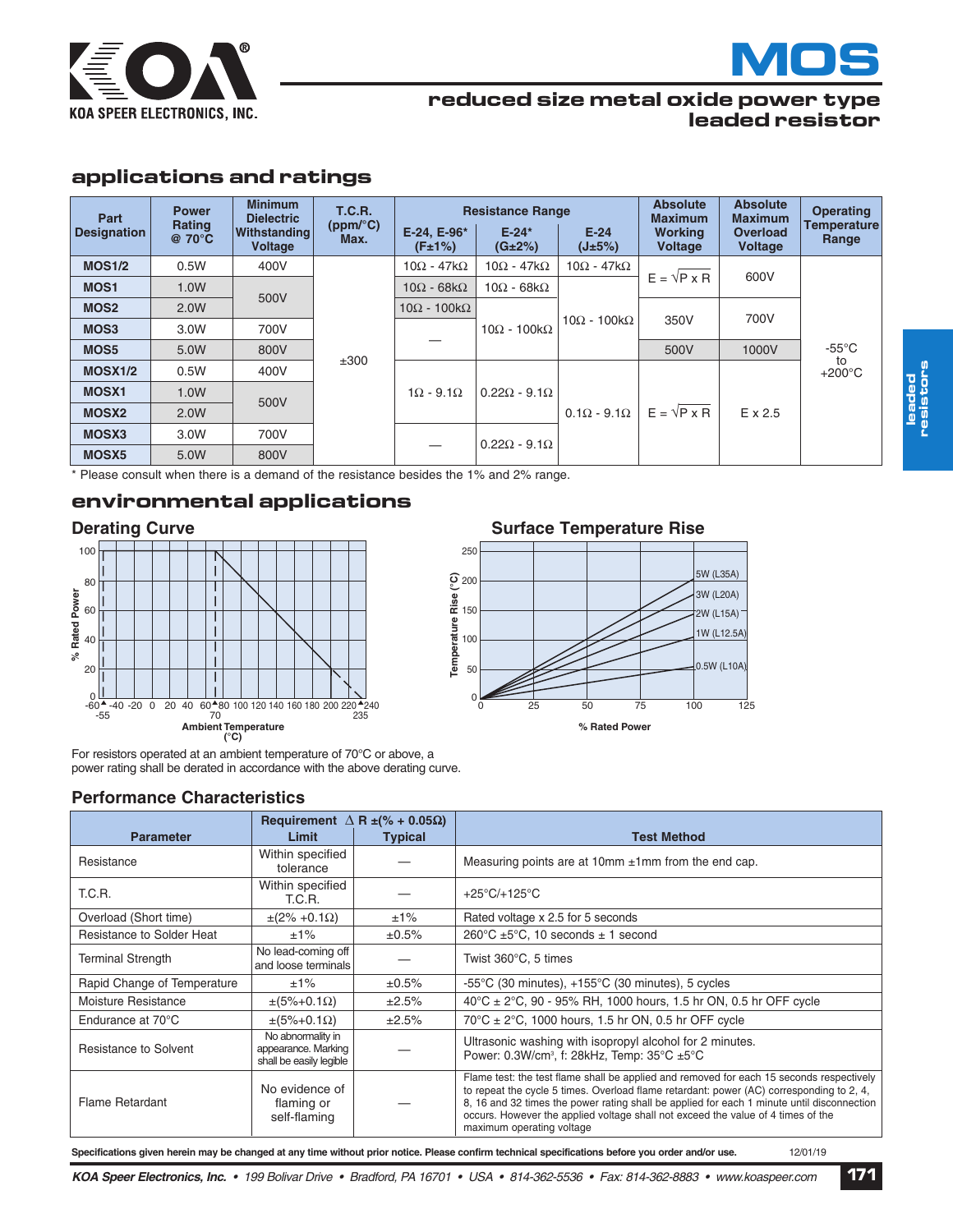



# **reduced size metal oxide power type leaded resistor**

**Dimensions** millimeters

# **secondary processed products**

#### **L Forming**



|                 |                | <b>Substrate</b> |     |          |        |                   |
|-----------------|----------------|------------------|-----|----------|--------|-------------------|
| <b>Type</b>     | P              | <b>H1</b>        | H2  | d (Nom.) | L max. | Hole Dia.         |
| <b>1/2CL10A</b> | $10.0 + 1.0$   | $5.3 + 1.0$      |     | 0.6      |        | ø0.8              |
| <b>1CL12.5A</b> | $12.5 \pm 1.0$ | $7.0 + 1.0$      |     |          |        |                   |
| <b>1CL15A</b>   |                | $6.5 \pm 1.0$    |     |          |        |                   |
| <b>2CL15A</b>   | $15.0 + 1.0$   | $7.0 + 1.0$      |     |          |        |                   |
| <b>2CL15F</b>   |                | $4.5 \pm 1.0$    |     |          | 17.5   |                   |
| <b>2CL20A</b>   |                | $9.0 + 1.0$      |     |          |        |                   |
| <b>2CL20D</b>   |                | $4.8 + 1.0$      |     |          |        |                   |
| <b>3CL20A</b>   | $20.0 + 1.0$   | $8.0 + 1.0$      | 4.0 | 0.8      |        | $\varnothing$ 1.0 |
| <b>3CL20C</b>   |                | $10.0 + 1.0$     |     |          |        |                   |
| <b>3CL20T</b>   |                | $4.0 \pm 1.0$    |     |          |        |                   |
| <b>3CL25A</b>   | $25.0 + 1.0$   | $7.0 + 1.0$      |     |          |        |                   |
| <b>3CL30A</b>   | $30.0 + 1.0$   | $7.0 \pm 1.0$    |     |          |        |                   |
| <b>5CL30A</b>   |                | $8.5 \pm 1.0$    |     |          |        |                   |
| <b>5CL35A</b>   | $35.0 + 1.0$   | $5.5 + 1.0$      |     |          |        |                   |

**M Forming**



|                 |                | <b>Substrate Hole</b> |          |      |
|-----------------|----------------|-----------------------|----------|------|
| <b>Type</b>     | P              | н                     | d (Nom.) | Dia. |
| <b>1/2CM10C</b> | $10.0 + 1.0$   | $3.5 \pm 1.0$         | 0.6      |      |
| <b>1/2CM10F</b> | $10.0 + 1.0$   | $5.0 + 1.0$           | 0.6      | ø0.8 |
| <b>1CM12.5C</b> | $12.5 \pm 1.0$ | $3.5 + 1.0$           | 0.8      |      |
| 1CM12.5D        | $12.5 \pm 1.0$ | $4.0 \pm 1.0$         | 0.8      |      |
| <b>1CM15F</b>   | $15.0 + 1.0$   | $5.0 + 1.0$           | 0.8      |      |
| <b>1CM15J</b>   | $15.0 + 1.0$   | $6.3 \pm 1.0$         | 0.8      |      |
| <b>1CM15S</b>   | $15.0 + 1.0$   | $11.0 + 1.0$          | 0.8      |      |
| <b>2CM15C</b>   | $15.0 + 1.0$   | $3.5 \pm 1.0$         | 0.8      |      |
| <b>2CM15E</b>   | $15.0 \pm 1.0$ | $4.5 \pm 1.0$         | 0.8      | ø1.0 |
| <b>2CM16D</b>   | $16.0 + 1.0$   | $4.0 \pm 1.0$         | 0.8      |      |
| <b>2CM20D</b>   | $20.0 + 1.0$   | $4.0 \pm 1.0$         | 0.8      |      |
| <b>2CM20U</b>   | $20.0 + 1.0$   | $13.5 \pm 1.0$        | 0.8      |      |
| <b>3CM20E</b>   | $20.0 + 1.0$   | $4.6 \pm 1.0$         | 0.8      |      |
| <b>3CM26E</b>   | $26.0 \pm 1.0$ | $4.7 \pm 1.0$         | 0.8      |      |
| <b>5CM30U</b>   | $30.0 + 1.0$   | $13.0 + 1.0$          | 0.8      |      |

#### **UCL Forming**



|              |                    | <b>Dimensions millimeters</b>              |                | <b>Insertion Substratel</b> |              |                   |
|--------------|--------------------|--------------------------------------------|----------------|-----------------------------|--------------|-------------------|
| <b>Type</b>  | H1                 | H <sub>2</sub>                             | H <sub>3</sub> | d (Nom.)                    | <b>Pitch</b> | Hole Dia.         |
| <b>1CUCL</b> |                    | $13.0\pm1.0$   17.0 max.   $3.5\pm1.0$     |                |                             |              |                   |
| 2CUCL        |                    | $14.5 \pm 1.0$   18.5 max.   3.5 $\pm$ 1.0 |                | 0.8                         | 5.0          | $\varnothing$ 1.0 |
| <b>3CUCL</b> | 20.0 max. 22.0±1.0 |                                            | $4.0 \pm 1.0$  |                             |              |                   |

Specifications given herein may be changed at any time without prior notice. Please confirm technical specifications before you order and/or use. 11/21/17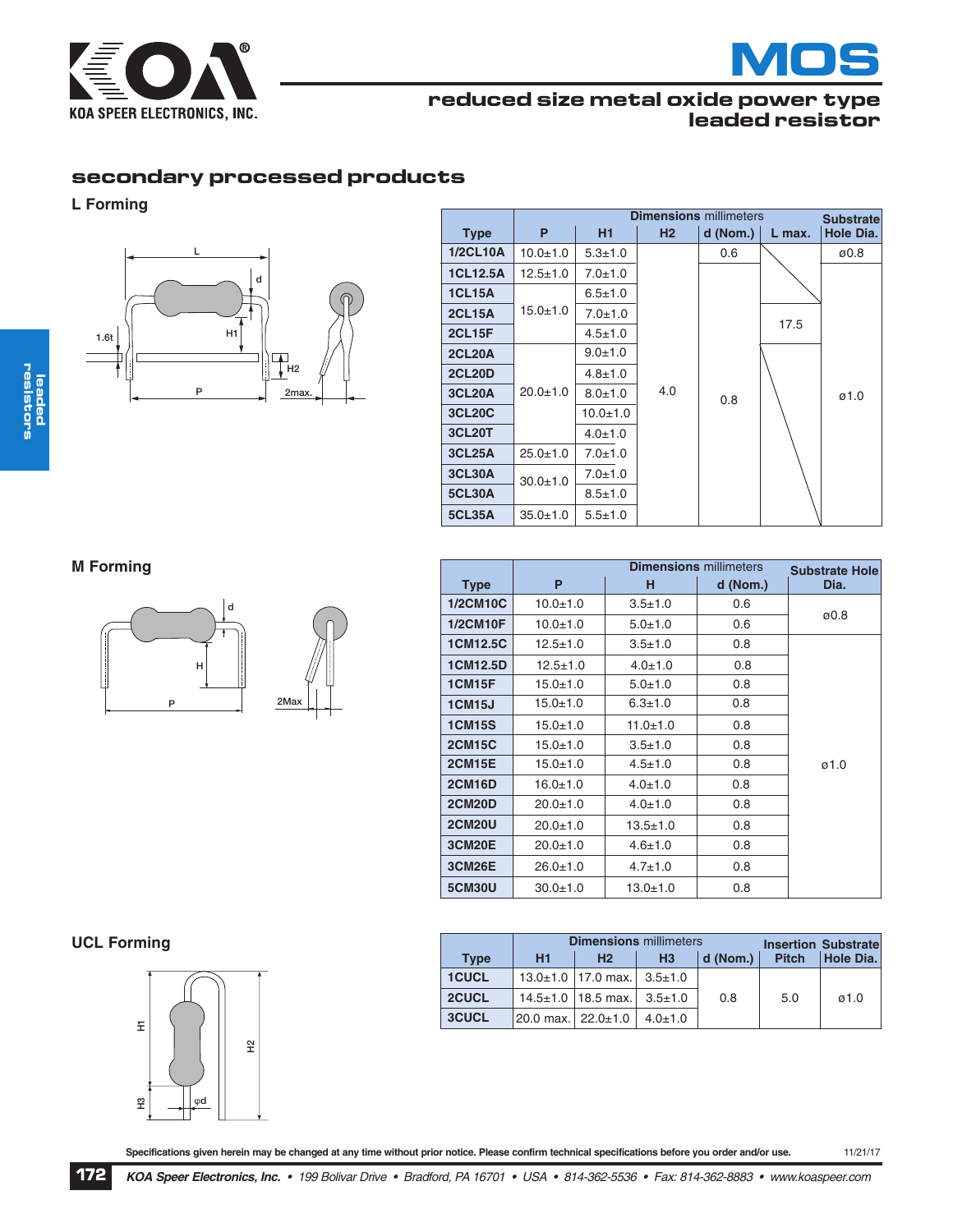

# **MOS**

# **reduced size metal oxide power type leaded resistor**

# **secondary processed products** (continued)

#### **VTF Radial Taping**



### **VTP Radial Taping**



|                               | 1/2C             | 1 <sup>C</sup>   | 2C               | 2C               |
|-------------------------------|------------------|------------------|------------------|------------------|
| <b>Type</b>                   | <b>VTP</b>       | <b>VTP</b>       | <b>VTP</b>       | <b>VTF</b>       |
| A                             | $6.2 \pm 0.5$    | $9.0 + 1.0$      | $12.0 + 1.0$     | $12.0 + 1.0$     |
| øD                            | $2.5 \pm 0.5$    | $3.0 + 0.5$      | $4.0 \pm 0.5$    | $4.0 \pm 0.5$    |
| d (Nom.)                      | 0.6              | 0.6              | 0.65             | 0.8              |
| F                             | $5.0 + 0.5$      | $5.0 + 0.5$      | $5.0 + 0.5$      | $5.0 + 0.5$      |
| F <sub>1</sub>                |                  |                  |                  | 7.3 max.         |
| н                             | 13 max.          | 16 max.          | 22.5 max.        | 22.5 max.        |
| H <sub>0</sub>                | $16.0 + 1.0 - 0$ | $16.0 + 1.0 - 0$ | $16.0 + 1.0 - 0$ | $16.0 + 1.0 - 0$ |
| P                             | $12.7 \pm 1.0$   | $12.7 \pm 1.0$   | $12.7 \pm 1.0$   | $12.7 \pm 1.0$   |
| P <sub>0</sub>                | $12.7 + 0.3$     | $12.7 \pm 0.3$   | $12.7 \pm 0.3$   | $12.7 \pm 0.3$   |
| <b>P1</b>                     | $3.85 \pm 0.7$   | $3.85 \pm 0.7$   | $3.85 \pm 0.7$   | $3.85 \pm 0.7$   |
| W                             | $18.0 + 0.5$     | $18.0 + 0.5$     | $18.0 + 0.5$     | $18.0 + 0.5$     |
| W <sub>1</sub>                | $9.0 \pm 0.5$    | $9.0 \pm 0.5$    | $9.0 \pm 0.5$    | $9.0 + 0.5$      |
| øD0                           | $4.0 \pm 0.2$    | $4.0 \pm 0.2$    | $4.0 \pm 0.2$    | $4.0 \pm 0.2$    |
| <b>Substrate</b><br>Hole Dia. | ø0.8             | ø0.8             | ø0.8             | ø1.0             |

#### **N Forming**



**UCL Forming**



|             | 1 <sup>C</sup>  | 2C                  | 3C                  |
|-------------|-----------------|---------------------|---------------------|
| <b>Type</b> | <b>N14.5TEB</b> | N <sub>17</sub> TEB | N <sub>20</sub> TEG |
| P±1         | 14.5            | 17.0                | 20.0                |
| T±0.5       | 5.0             | 6.0                 | $7.5 \pm 1.0$       |
| $A\pm0.5$   | 4.8             | 5.8                 | 6.5                 |
| d (Nom.)    | 0.8             | 0.8                 | 0.8                 |

| <b>Type</b> | 1 <sup>C</sup><br><b>N14.5TEB</b> | 2C<br>N <sub>17</sub> TEB | 3C<br>N20TEG |
|-------------|-----------------------------------|---------------------------|--------------|
| А           | 12.5                              | 14.6                      | 17.6         |
| в           | 16.5                              | 19.4                      | 22.4         |
| C           | 7.0                               | 8.0                       | 9.5          |
| n           | 2.0                               | 2.4                       | 2.4          |

Specifications given herein may be changed at any time without prior notice. Please confirm technical specifications before you order and/or use. 11/09/15